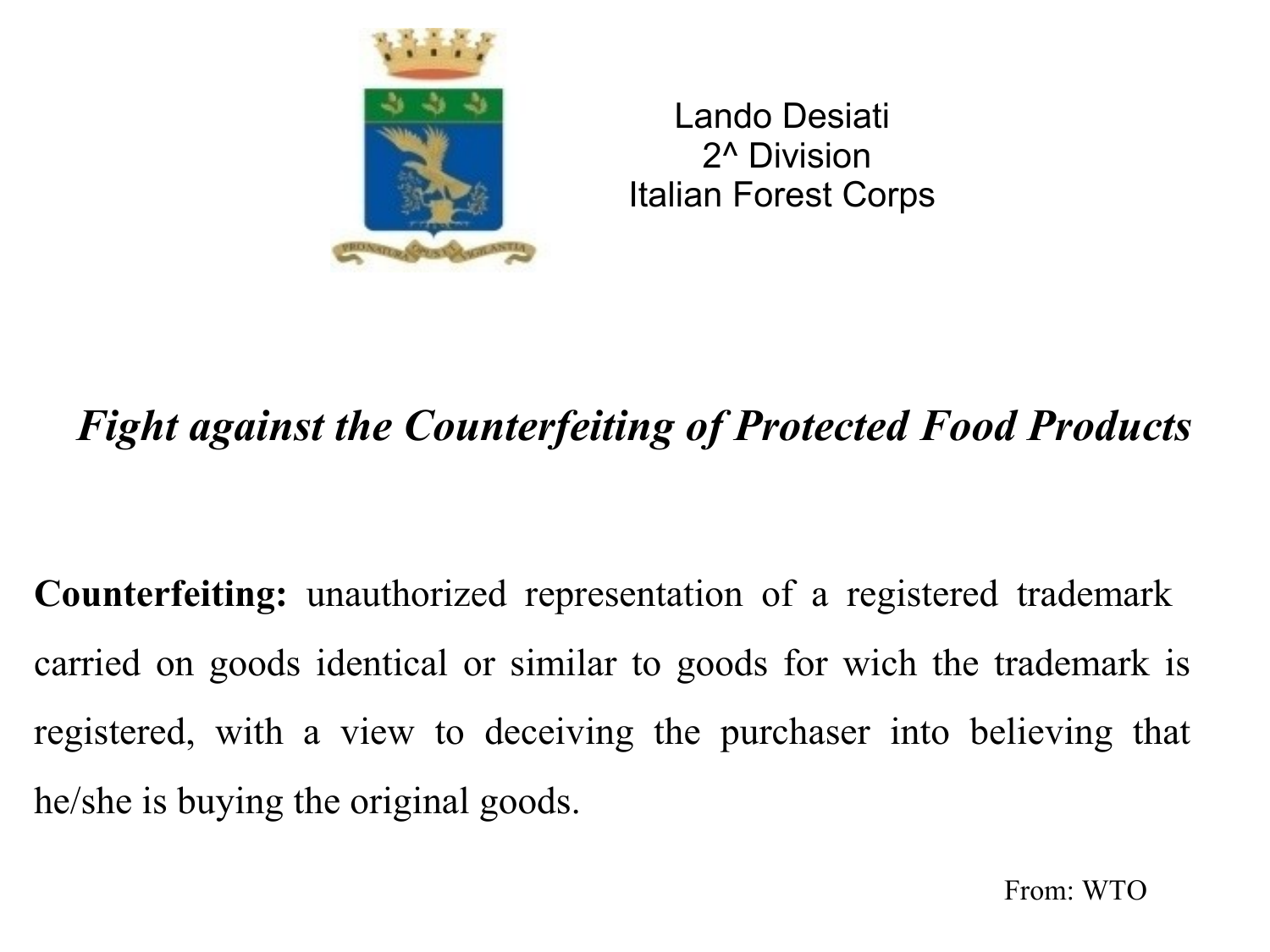## **Trend of counterfeiting in OECD countries from 2000 to 2007**



From: WTO elaboration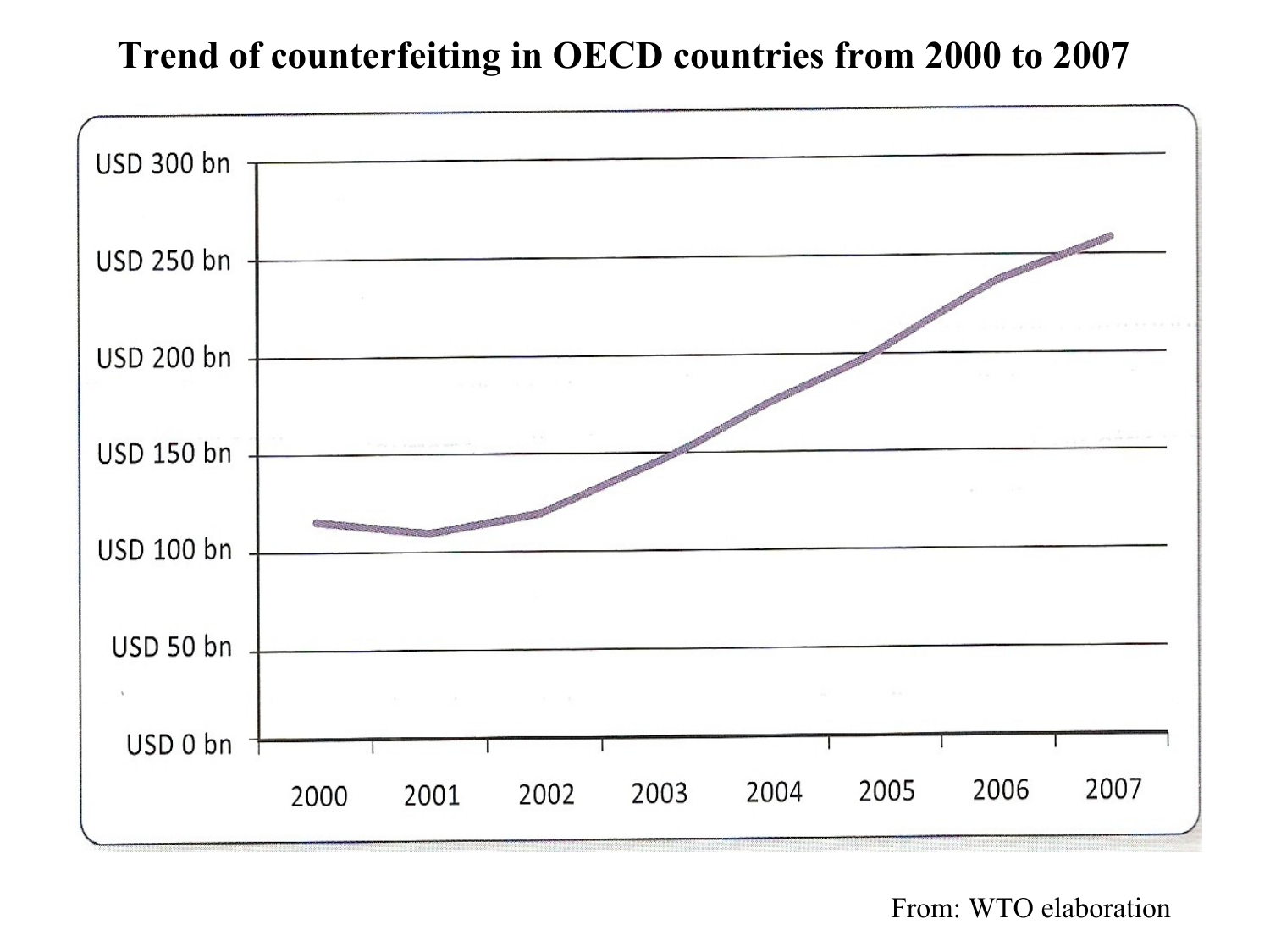#### **Percentage breakdown by sector of the turnover of counterfeiting in Italy for 2010**



### From: Censis elaboration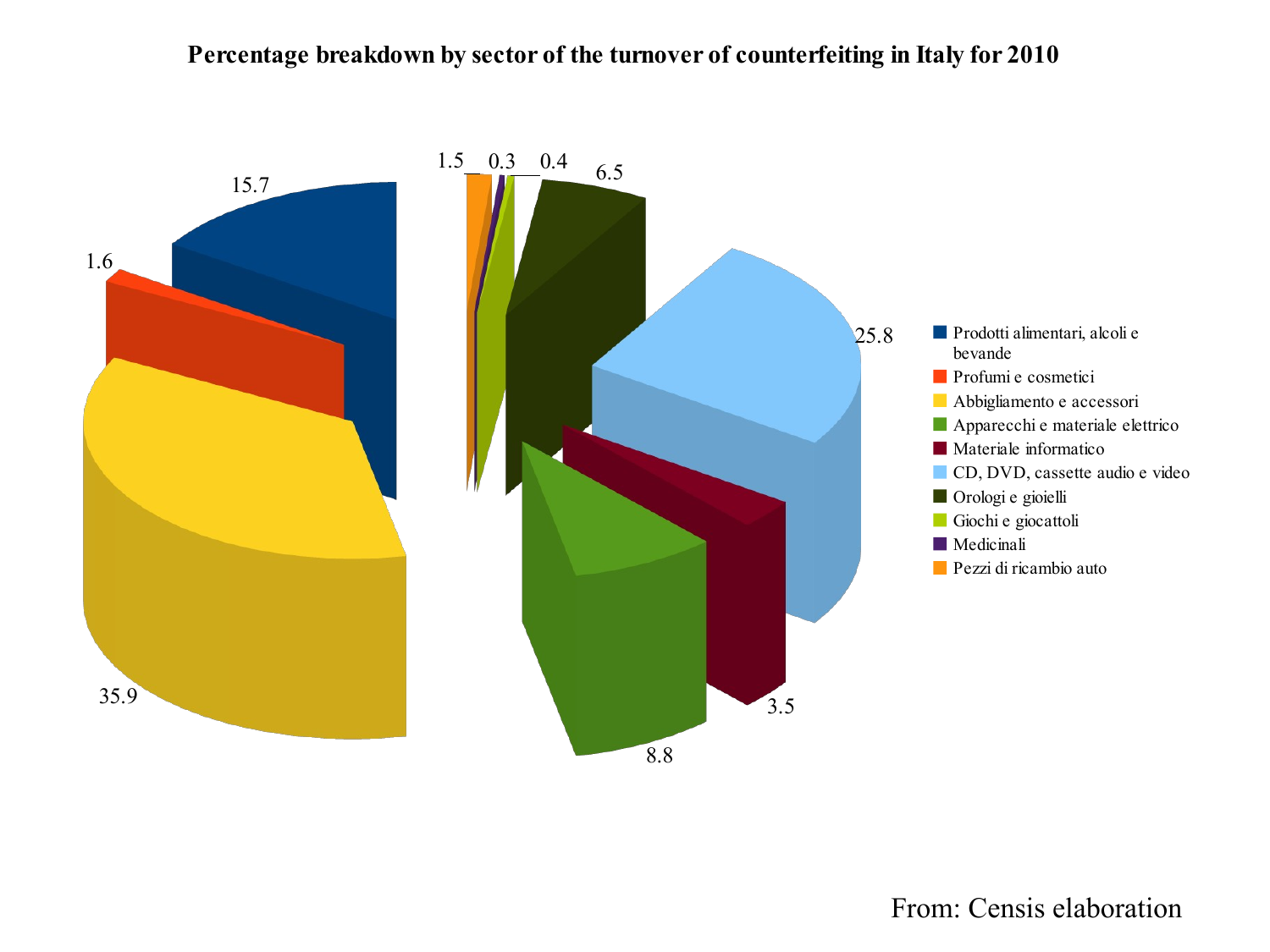#### Prodotti alimentari, alcoli e bevande Profumi e cosmetici Abbigliamento e accessori Apparecchi e materiale elettrico CD, DVD, cassette audio e video Materiale informatico Orologi e gioielli Giochi e giocattoli Medicinali Pezzi di ricambio auto TOTALE 0 1000 2000 3000 4000 5000 6000 7000 1084.9 108.2 2488.9 608.3 243 1785.4 449 29.4 20.1 <sup>107.1</sup> 6924

## **Estimate for the areas of sales of counterfeiting in Italy for 2010**

Counterfeiting (million  $\epsilon$ )

From: Censis elaboration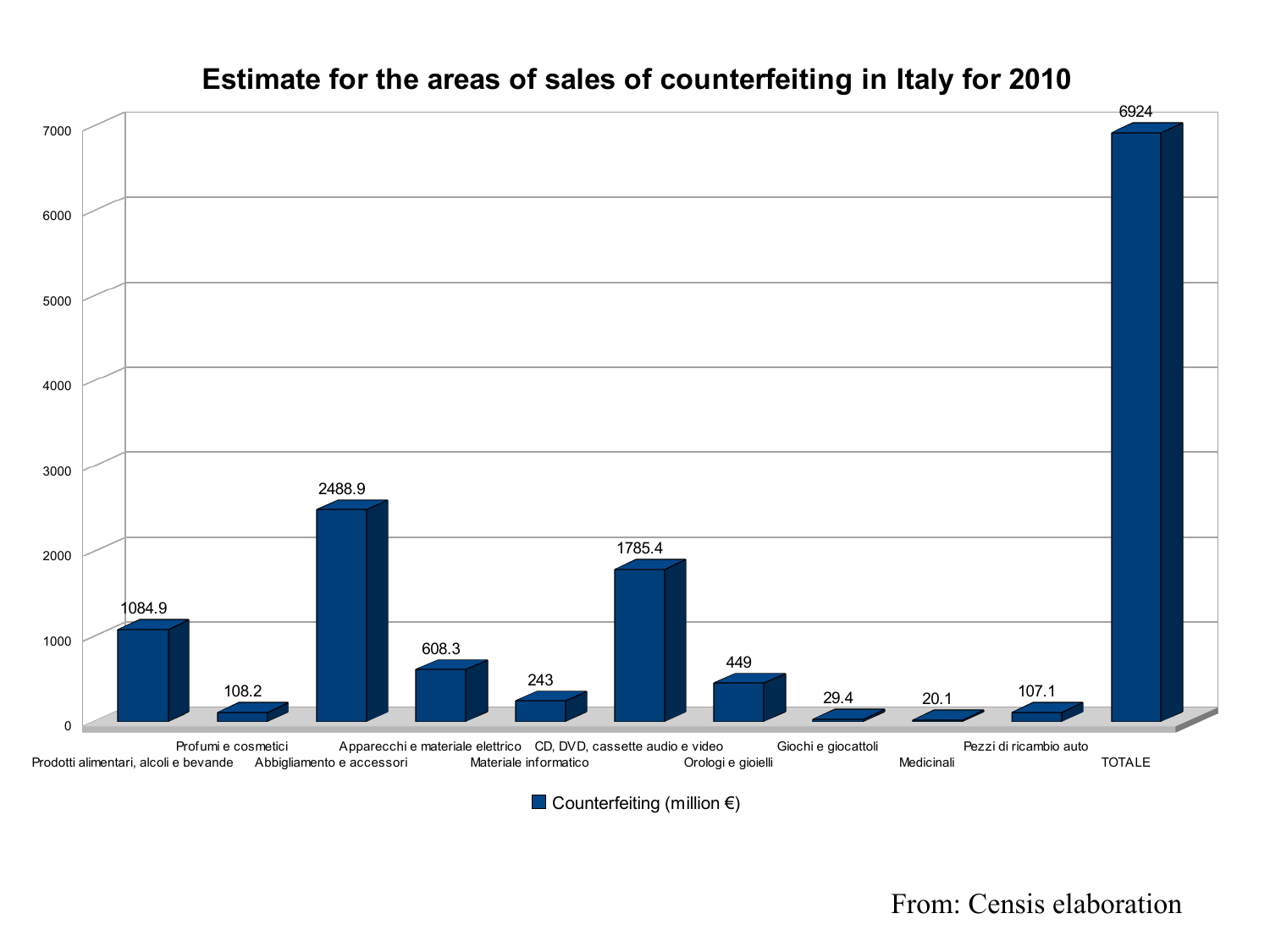## *FOOD LANDSCAPE***– ENVIRONMENT – BIODIVERSITY**